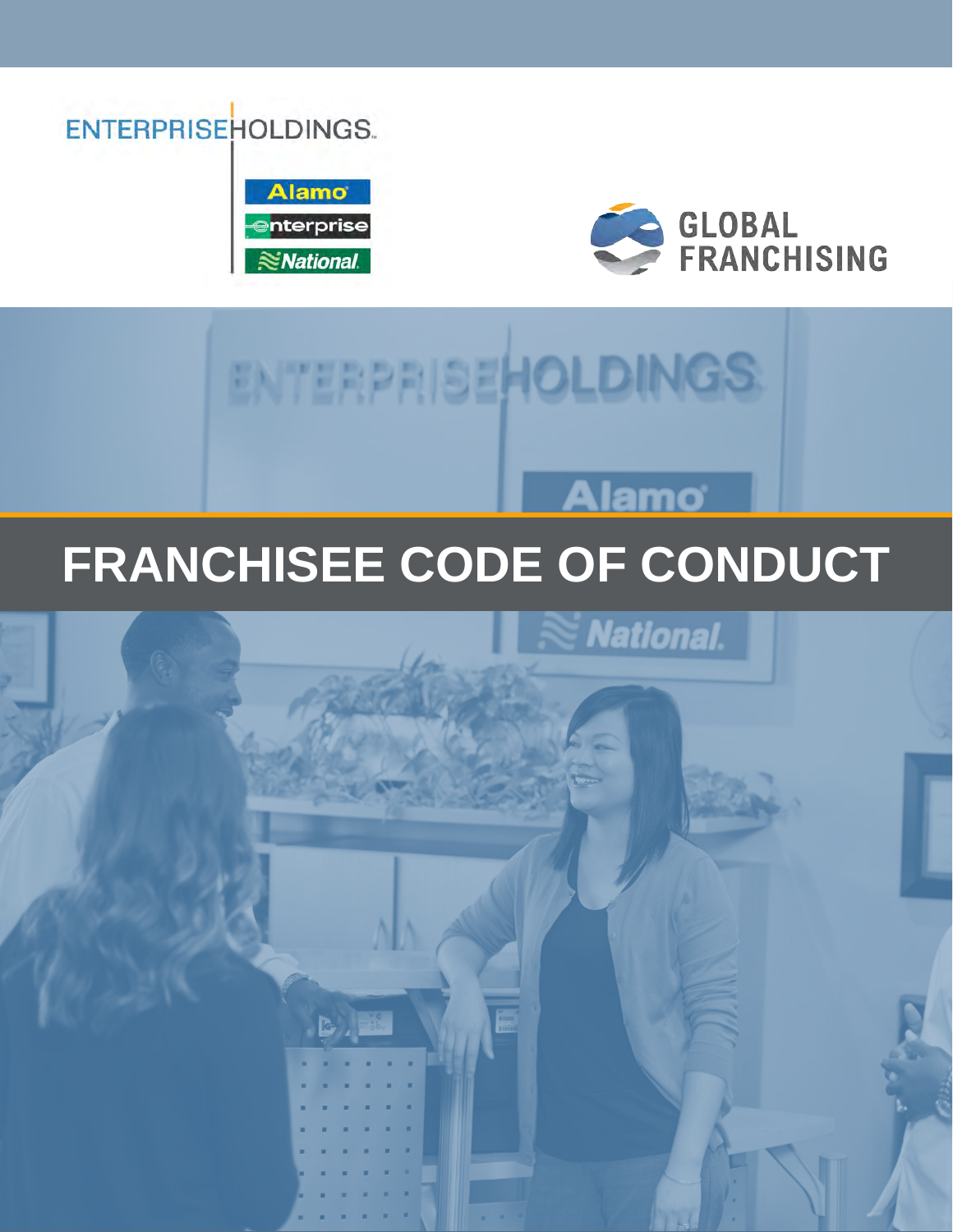Since 1957, Enterprise Holdings Inc., together with it s subsidiaries (collectively hereafter referred to as "Enterprise Holdings"), and their respective "Franchisees"), each individually licensed and authorized to do business as "Enterprise Rent-A-Car," "National Car Rental," and "Alamo Rent A Car," (collectively referred to as the "Enterprise brands") has worked to offer a total transportation solution for consumers and corporate partners. A s this subsidiary and franchise network has grown to operate the largest fleet of vehicles in the world through a global network of more than 9,000 fully staffed neighborhood and airport locations, franchisees have become critical partners in helping to achieve and maintain excellent customer service and reputation for the Enterprise brand s.

Enterprise Holdings selects franchisees who share our values and our commitment to uphold the highest standards of quality, integrity, excellence, safety, legal compliance, and respect for human rights, as well as to respect the customs and culture of the communities we serve. To help promote a common understanding of what is expected of franchisees, we have developed a Franchisee Code of Conduct (referred to herein as t his "Code"). All Franchisees are expected to understand this Code and adhere to its spirit and intent.

As our valued partner, we hope you will take the opportunity to review the principles outlined in this Code , and as appropriate, share it with members of your organization. If you have questions, or i f you believe that any company or individual, whether Franchisee , Enterprise Holdings employee or contractor, has violated this Code or engaged in illegal or unethical behavior in connection with the franchised business, we encourage you to reach out to your main point of contact at Enterprise Holdings

or via Enterprise Holdings' ethics hotline. We rely on a broad network of franchisees. Thank you for being a part of that network and for helping us remain strong and successful.



### ENTERPRISEHOLDINGS.

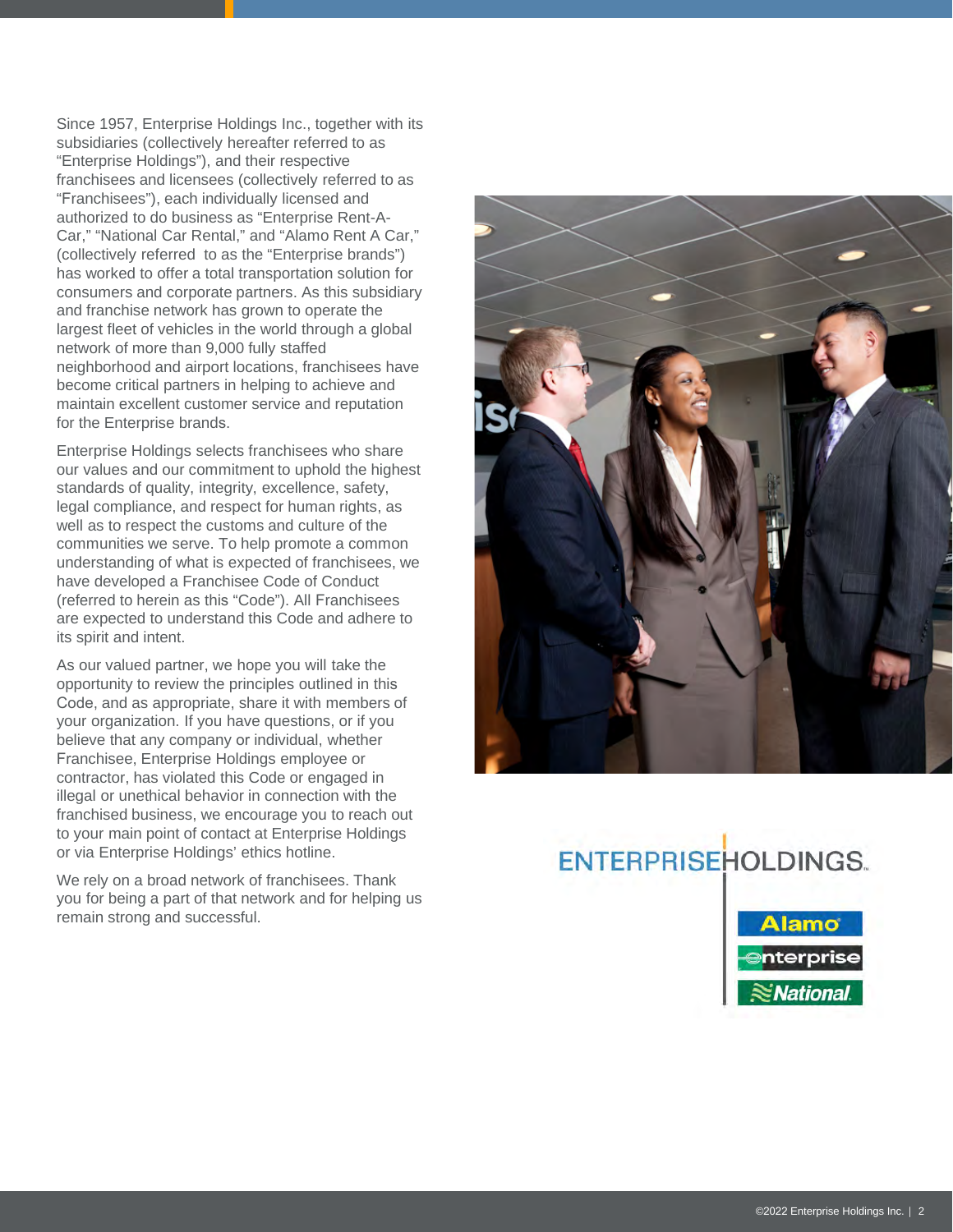### Table of Contents

| <b>INTRODUCTION</b>                    | 4 | <b>TEAMWORK</b>                                  | 7 |
|----------------------------------------|---|--------------------------------------------------|---|
|                                        |   | Harassment                                       |   |
| <b>PRINCIPLES</b>                      | 4 | Discrimination                                   |   |
| <b>Expectations of Management</b>      |   | <b>Following Safety Procedures</b>               |   |
| Monitoring                             |   |                                                  |   |
|                                        |   | <b>COMMUNITY</b>                                 | 7 |
| <b>PRACTICES</b>                       | 4 | <b>Work Authorization</b>                        |   |
| <b>Ethical Sales Practices</b>         |   | Working Hours and Fair Wages                     |   |
|                                        |   | Human Rights                                     |   |
| <b>Contract Compliance</b>             |   | Protection of the Environment                    |   |
|                                        |   |                                                  |   |
| <b>HONESTY AND INTEGRITY</b>           | 5 | <b>ETHICS HOTLINE</b>                            | 8 |
| Legal Compliance                       |   | How to Raise Concerns and Report Code Violations |   |
| <b>Accounting and Business Records</b> |   |                                                  |   |
| <b>Conflicts of Interest</b>           |   |                                                  |   |
| <b>Gifts and Entertainment</b>         |   |                                                  |   |
| <b>Fair Competition</b>                |   |                                                  |   |
| Protecting Information                 |   |                                                  |   |
| Anti-Corruption                        |   |                                                  |   |
| Anti-Money Laundering                  |   |                                                  |   |
| Export and import regulations          |   |                                                  |   |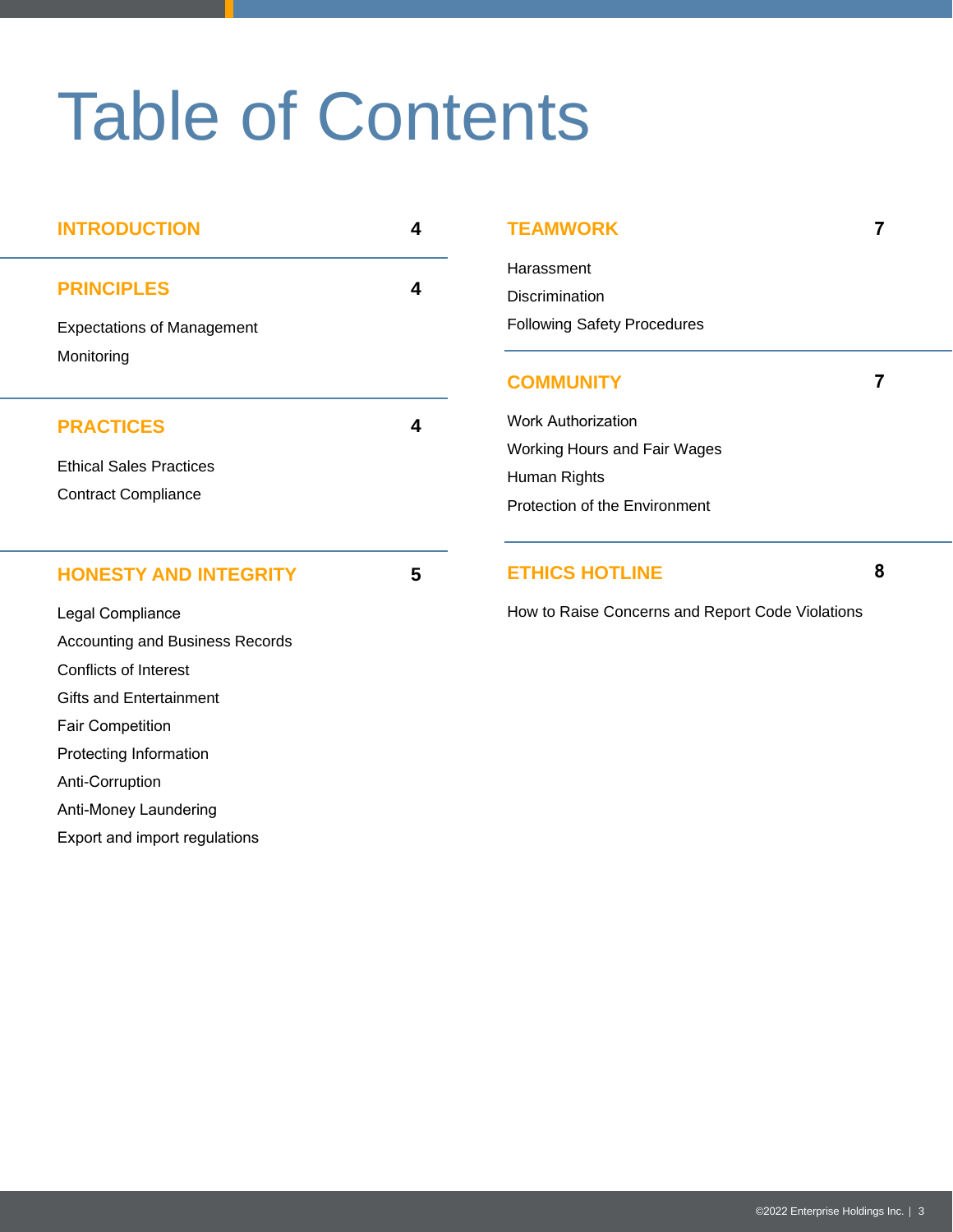### Introduction

Enterprise Holdings is committed to building mutually beneficial, long-term relationships with business partners and franchisees who share the commitment to conducting business with honesty and integrity. This Franchisee Code of Conduct (this Code) outlines our expectations and provides guidance for Franchisees on how we can work together to meet the shared goal of delivering a best-in-class customer-service experience throughout our business operations.

Each Franchisee is an independent business owner and its business will at all times be under their control. Each Franchisee is responsible for the day-to-day operation of their business and must establish their own policies where it is appropriate. Because businesses are regulated at all levels, each Franchisee must establish additional policies to comply with any local or state regulations in its particular geographic area.

### **Principles**

### **EXPECTATIONS OF MANAGEMENT**

Enterprise Holdings expects its Franchisees to manage their businesses in a manner that fosters a culture of compliance, both with legal requirements and with the standards and principles outlined in this Code.

#### **MONITORING**

In addition to complying with the practices and behaviors outlined in this Code, Enterprise Holdings expects Franchisees to ensure that their respective accounting and business records are complete, honest, and accurate. From time to time, we may ask to review a Franchisee's records or visit its facilities as allowed by the franchise agreement.

Franchisees are expected to regularly monitor their businesses and operations for violations of law and of this Code, as well as to identify other areas for improvement. Franchisees are also expected to be responsible for managing their supply chain, including subcontractors, subfranchisees, and third-party labor agencies, in accordance with the standards contained in this Code.

Enterprise Holdings expects all Franchisees to embrace the standards and principles of this Code.

### Practices

### **ETHICAL SALES PRACTICES**

Franchisees involved in selling, advertising, promoting, and marketing under the Enterprise brands must ensure that the statements they make about our products and services are fair, factual, and complete.

#### **CONTRACT COMPLIANCE**

This Code is intended to complement, rather than replace any legal agreement or contract between a Franchisee and Enterprise Holdings. In the event of any discrepancies between this Code and an applicable franchise agreement, the franchise agreement will control.

In some cases, a Franchisee may have the opportunity to participate as a subcontractor in Enterprise Holdings' contract with government entities. Such contracts can require adherence to additional rules and regulations, including but not limited to, specific operational controls, standards of ethical business conduct, audit accessibility, reporting and assurances of compliance with certain labor and employment regulations, as well as other laws. Enterprise Holdings expects full compliance with such rules and requirements.

All Franchisees are invited to discuss any concerns about the nature of a contract or a specific requirement with their immediate point of contact at Enterprise Holdings.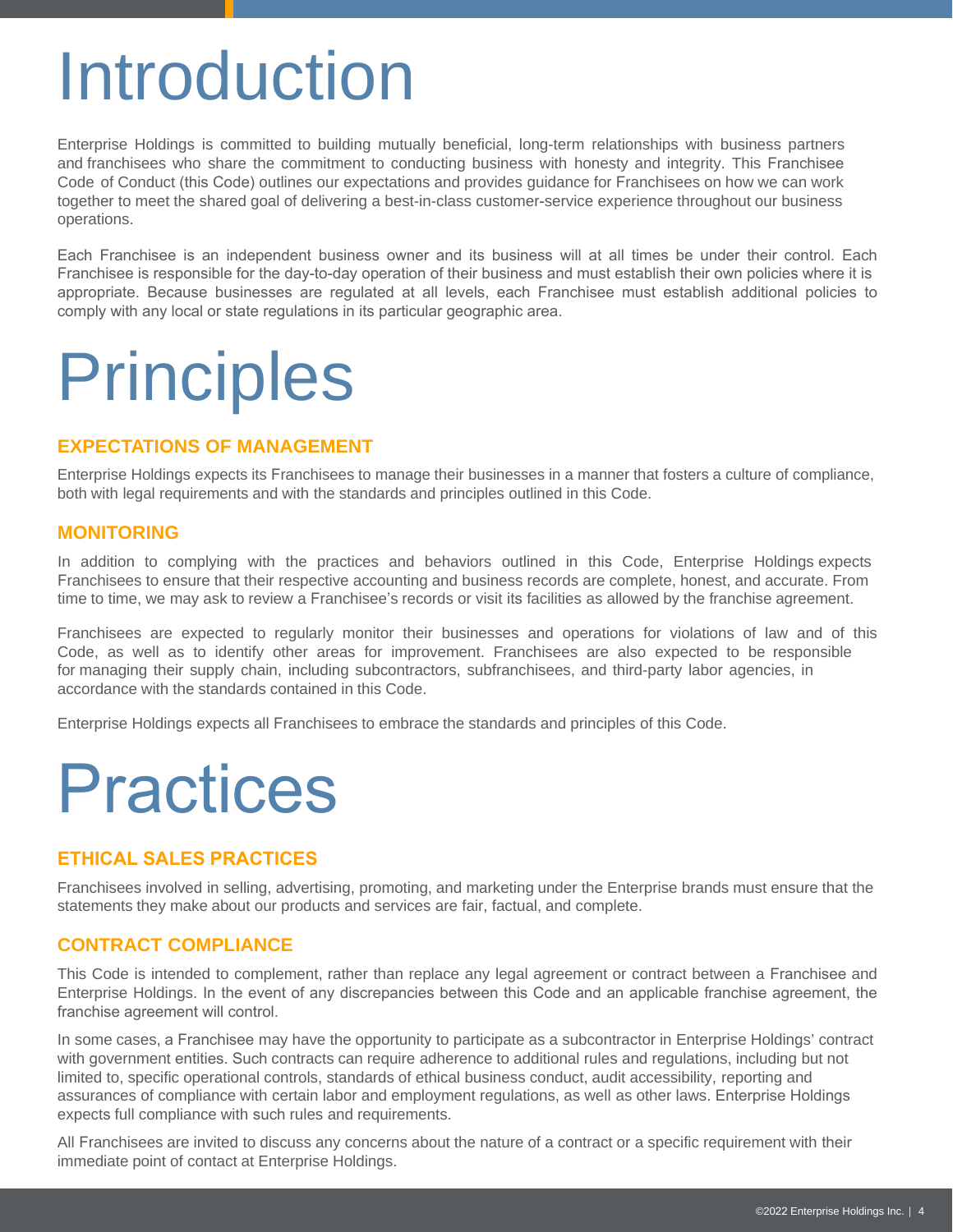## Honesty and Integrity

### **LEGAL COMPLIANCE**

All business activities of a Franchisee shall comply with applicable laws and regulations for the countries in which they operate.

### **ACCOUNTING AND BUSINESS RECORDS**

Franchisees are expected to report transactions and events in a clear, timely, and accurate manner. Every record and accounting entry must be complete and may not hide or disguise the true nature of any transaction. All financial records must conform either to a reasonable system of internal controls or, where applicable, to generally accepted accounting principles.

### **CONFLICTS OF INTEREST**

A conflict of interest occurs when an individual's personal interests interfere with his or her ability to make unbiased business decisions. Franchisees' actions in connection with the franchised business should be based on sound business judgment, not motivated by personal gain. Any situation that creates—or appears to create—a conflict between a personal interest and the interests of the franchised business must be avoided.

### **GIFTS AND ENTERTAINMENT**

Business gifts, entertainment, or any other item of value, can be common courtesies between business partners. However, such a courtesy should never compromise the ability to make objective business decisions. In some circumstances, business gifts and entertainment may be acceptable. Any courtesy, given or received, must be in compliance with applicable law. For guidance on what is acceptable, Franchisees should consult their immediate point of contact at Enterprise Holdings.

### **FAIR COMPETITION**

Franchisees are expected to comply with all applicable antitrust and fair competition laws and regulations and to avoid any action that would illegally restrain or thwart the efforts of competitors. These laws prohibit practices in restraint of trade, such as price fixing, predatory pricing, misrepresenting, or harassing a competitor, stealing trade secrets, dividing customers, offering or taking bribes, and accepting kickbacks.

### **PROTECTING INFORMATION**

Enterprise Holdings places the highest priority on protecting the privacy and personal information of customers and employees. As our partners in business, Franchisees are also responsible for helping to ensure the protection of confidential information, intellectual property, and personal information belonging to Enterprise Holdings customers. Franchisees should consult their franchise agreement or data protection agreement for more details.





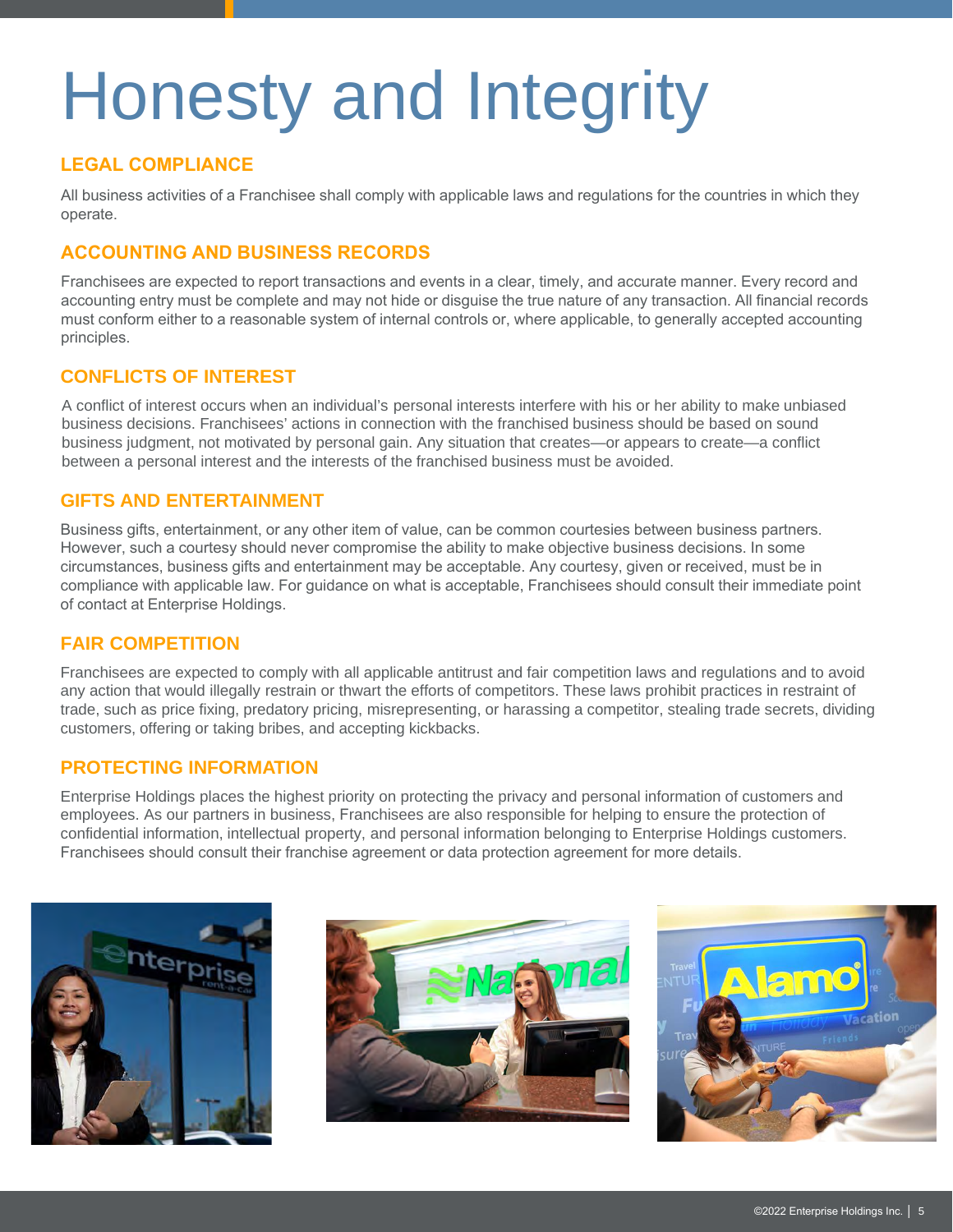## Honesty and Integrity

### **ANTI-CORRUPTION**

Enterprise Holdings does not tolerate bribery. Franchisees shall not make, offer, give, or promise to make, offer, or give, directly or indirectly, any loan, gift, donation, discount, or payment, or transfer of anything of value, whether in cash or in kind, to or for the benefit of any Government Official (as defined below) for improper reasons, including to secure improper advantage, gain influence, or reward improper performance of any function or activity. Franchisees must not permit, or engage in embezzlement, extortion, kickbacks or reciprocity, or other forms of corruption in connection with any business activity of the Franchisee, Enterprise Holdings, or any of their affiliates.

Additionally, Franchisees may not give or receive a bribe, kickback, or improper payment to or from any person or organization – regardless of whether that person or organization is a Government Official – for the purpose of obtaining or retaining business or other improper business advantage.

For purposes of this Code, the term "Government Official" means any officer or employee of any agency, instrumentality, subdivision, or other body of national, regional, or municipal government; commercial or similar entity that the government controls or owns, including state-owned and state- operated companies or enterprises; public international organization (e.g., United Nations, World Bank); political party or official thereof; or candidate for political office.

### **ANTI-MONEY LAUNDERING**

Enterprise Holdings expects Franchisees to comply with all applicable statutes governing the prevention of money laundering and expects Franchisees not to participate in any money laundering activity.

### **EXPORT AND IMPORT REGULATIONS**

Franchisees shall comply with all applicable import and export control laws, including without limitation, sanctions, embargoes and other laws, regulations, government orders, and policies controlling the transmission or shipment of goods, technology, and payment.

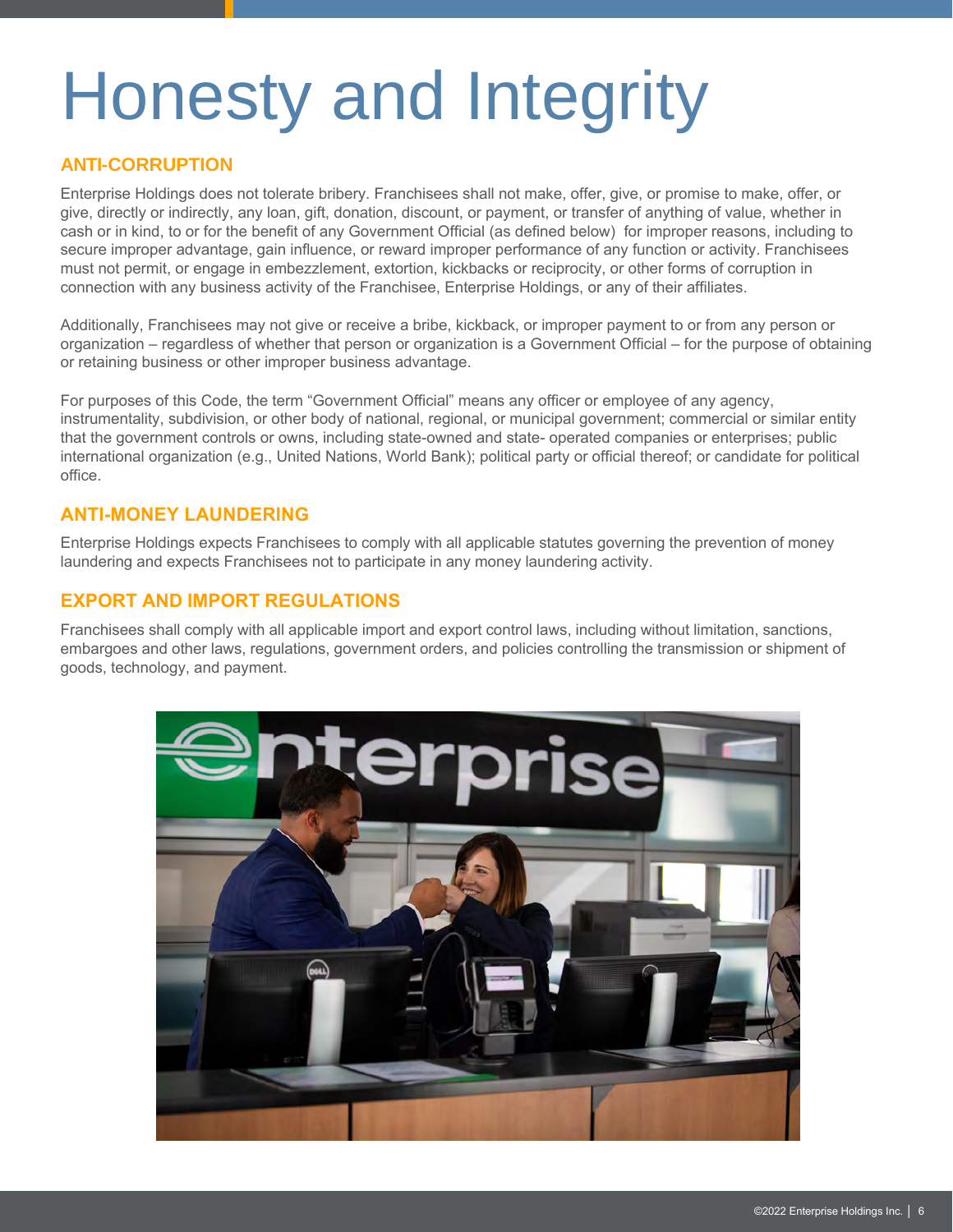### Teamwork

#### **HARASSMENT**

At Enterprise Holdings we expect Franchisees to treat others with respect, meaning that harassing conduct is not acceptable in any form. While harassment may have different definitions, we consider it to include any unwelcome behavior, sexual or non-sexual, toward another person that has the purpose or effect of creating an intimidating, hostile, or offensive work environment.

#### **DISCRIMINATION**

Organizations are made stronger by respecting and fostering a diversity of backgrounds, cultures, and opinions. Franchisees are expected to prohibit discrimination based on a person's race, color, religion, sex, national origin, disability, age, sexual orientation, gender identity, and veteran status in a manner consistent with applicable laws. Franchisees must be committed to fair and equal treatment for, and the personal privacy and dignity of, every employee and applicant for employment consistent with applicable laws.

#### **FOLLOWING SAFETY PROCEDURES**

Franchisee workplaces must adhere to all applicable safety laws and regulations, and also take the proper precautions to ensure that all machinery and tools are functional and used properly at all times.

To ensure personal safety as well as the safety of products and services provided to the community, franchisees must provide all workers with appropriate protective equipment. Franchisees should also ensure that, where applicable, workers are fully certified and capable of performing their job duties and operate only the authorized equipment they have a business reason to use.

### **Community**

#### **WORK AUTHORIZATION**

Franchisees must implement hiring practices that accurately verify workers' legal right to work in the applicable jurisdiction prior to employment.

#### **WORKING HOURS AND FAIR WAGES**

For the benefit of the communities we serve, Enterprise Holdings expects Franchisees to follow all applicable wage and hour laws, including minimum wage, overtime, and maximum hour rules.

#### **HUMAN RIGHTS**

Enterprise Holdings will not tolerate child or forced labor or any other unacceptable treatment of workers, and will not partner with companies that employ any child or forced labor, either directly or indirectly. Franchisees must not permit exploitation of children, physical punishment or abuse, or involuntary servitude. Franchisees shall not use child labor and should adopt procedures to verify that no workers are younger than the applicable legal age for employment. Franchisees must follow all applicable laws, regulations, and standards concerning working conditions for all workers.

#### **PROTECTION OF THE ENVIRONMENT**

Franchisees must comply with all applicable environmental laws and regulations and adopt policies and procedures designed to protect human health and the environment. Franchisees are encouraged to minimize the use of nonrenewable resources, reduce and recycle waste, and minimize the environmental impact of their operations where possible. Franchisees sourcing products should present environmentally preferable options and ensure that materials are disposed of in an environmentally responsible manner.